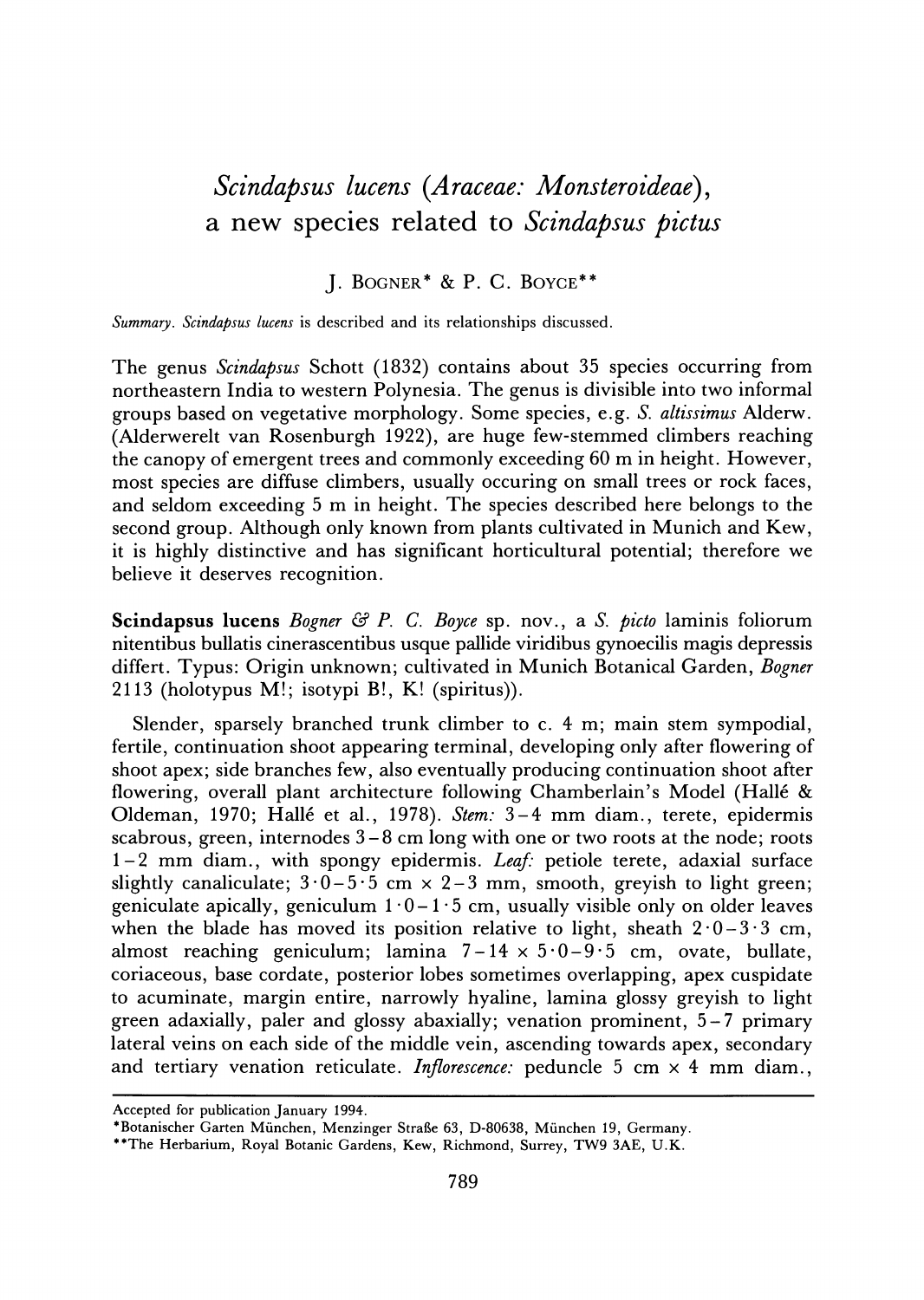

FIG. 1. Scindapsus lucens. A & B portions of flowering stem  $\times$   $\frac{2}{3}$ ; **C** spadix  $\times$  3; **D** gynoecium side view  $\times$  8; **E** gynoecium plan view  $\times$  8; **F** gynoecium  $\frac{y}{x}$  view  $\times$  8; **G** gynoecium longitudinal section  $\times$  8; **H** ovule  $\times$  14; **J anther x 18; K anthers x 12. Drawn by Emmanuel Papadopoulos.**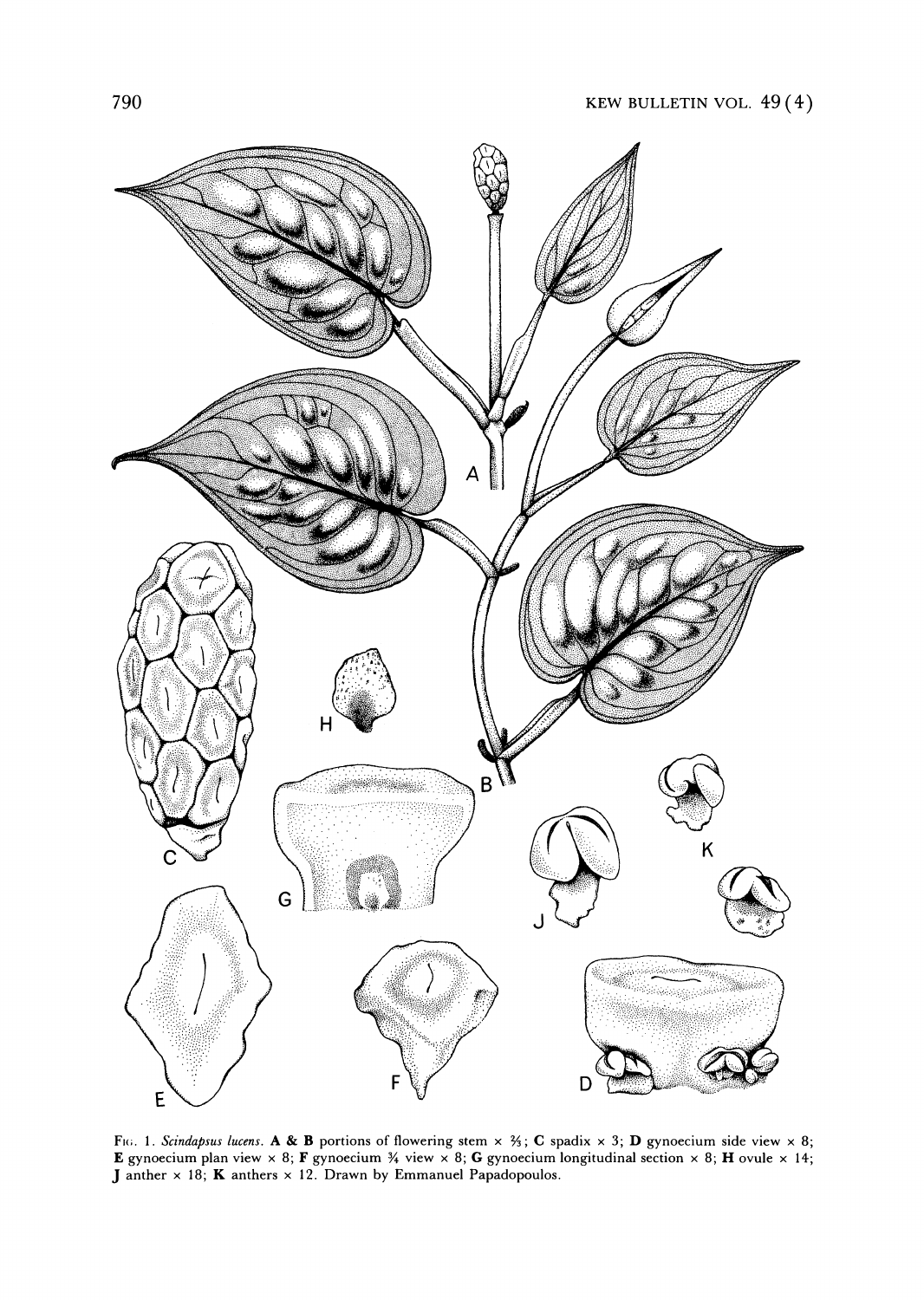terete, green; subtending cataphyll with very small lamina, c.  $1 \cdot 2$  cm  $\times$  5 mm, **otherwise resembling petiole; spathe deciduous at anthesis, 5 x 1 5 cm, coriaceous, cuspidate, exceeding spadix, somewhat constricted above spadix apex, pale yellow, apical beak c. 7 mm long, green; spadix c. 2-7 x 1 -0 cm diam., oblong-ellipsoid, fusiform, pale yellow, shortly stipitate, stipe c. 2 mm long. Flowers. bisexual, naked, truncate; gynoecium hexagonal in plan view,**   $3 \cdot 5 - 4 \cdot 2 \times c$ . 2 mm; stylar region broader than ovary, c. 1 mm thick, yellow; stigma linear,  $1 - 1.8$  mm long, brown; ovary c. 3 mm diam., unilocular, locule **globular and c. 1 2 mm diam.; ovule solitary, c. 1 mm long, funicle short,**  placentation basal; stamens shorter than gynoecium; filaments flat, c.  $1 \times 1 - 1 \cdot 2$ **mm; thecae eillipsoid, c. 0-8 x 0-5 mm, opening by a subapical slit; pollen oblate sphaeroid, zonosulcate,**  $28-32 \times 13-16 \mu m$ **, aperture fully zonate, exine scabrate. Infructescence: unknown. 2n = 60. (Fig. 1).** 

**DISTRIBUTION. Known only from cultivated material. HABITAT. Unknown.** 

**Nothing is known about the original habitat of S. lucens. It is most similar to S. pictus Hassk. (Hasskarl 1842a, 1842b), which occurs from southern Thailand and northern Peninsular Malaysia through Borneo to the Phillipines. It is**  probable that the native range of *S. lucens* is somewhere in this area.

**Scindapsus lucens and S. pictus are most readily separated on leaf characters. Juvenile plants of S. lucens have glossy, bullate, greyish to light green leaf blades while S. pictus has leaves with a crystalline texture and a smooth, dull grey-green lamina variously marked with jagged silver-grey blotches. Flowering plants of S. lucens have cordate leaves with prominent posterior lobes while S. pictus has falcate leaves with little or no posterior lobe development. The two species have similar inflorescences but in S. lucens the gynoecia are considerably more depressed (Engler & Krause 1908).** 

**Scindapsus lucens and S. pictus are closely related and readily distinguished from other members of the genus on leaf characters. The adult stages of S. officinalis (Roxb.) Schott (1832) and S. pictus are remarkably similar. Although the former always lacks the leaf variegation typical of S. pictus, this character is sometimes lost in dried material. However, S. pictus and S. officinalis have different gynoecia and are also geographically distinct, S. officinalis being widespread in India, northern Thailand, Myanmar (Burma) and SW China.** 

## **ACKNOWLEDGEMENTS**

**We would like to express our thanks to Dr Gitte Petersen, Botanisk Institut, Kobenhavens Universitet, Copenhagen, Denmark, for the chromosome count and to Emmanuel Papadopoulos for the plate. The second author would like to thank Dr John Dransfield, Dr Simon Mayo and Dr David Simpson for their helpful comments.** 

## **REFERENCES**

**Alderwerelt van Rosenburgh, C.R.W.K. van (1922), New or noteworthy**  Malayan Araceae 3. Bull. Jard. Bot. Buitenzorg sér. 3 4(2): 320-347.